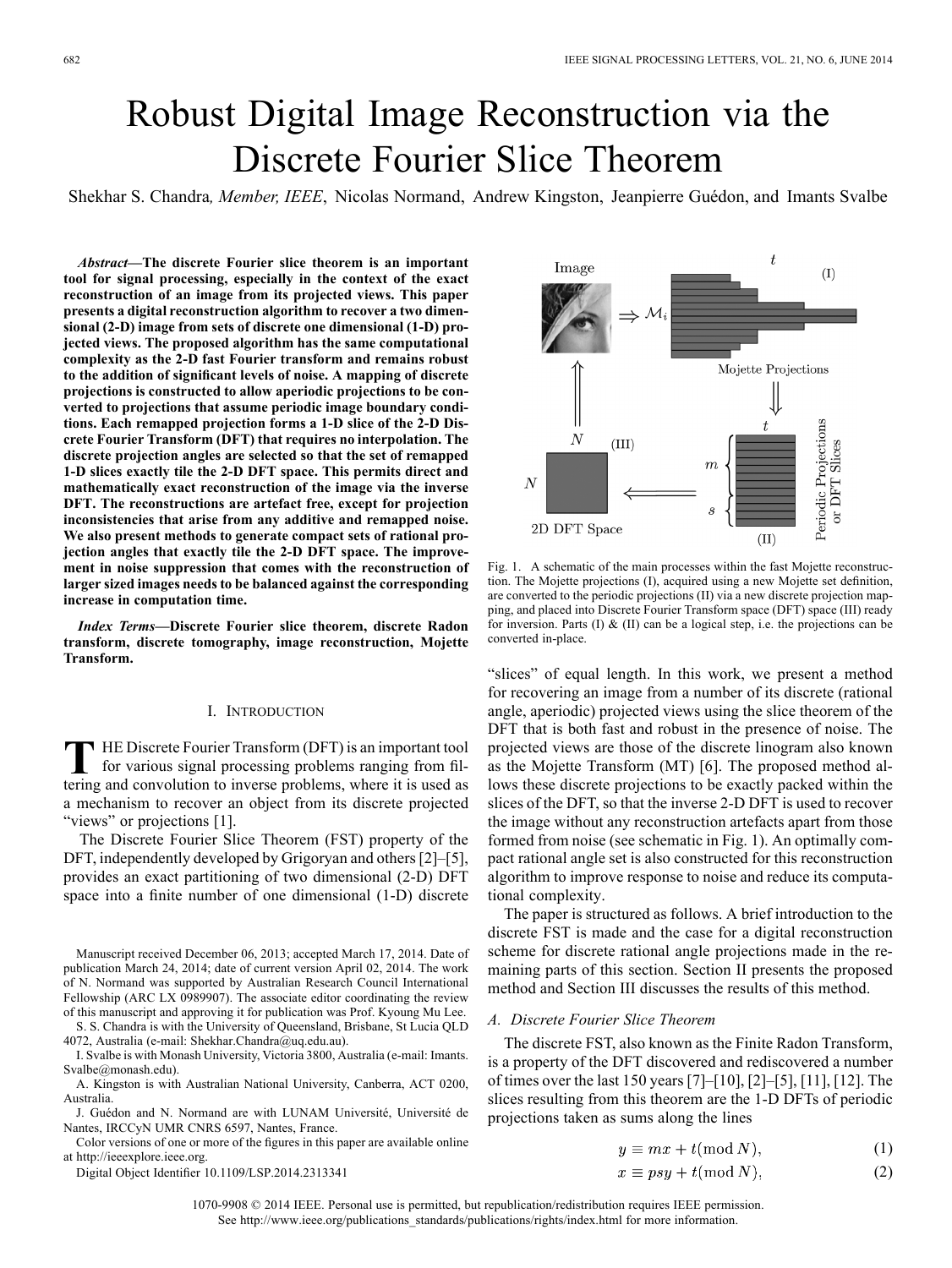with slopes m and s, intercepts t and  $x, y, m, s, t \in \mathbb{Z}$  for a square image of size  $N = p^n$ , where p is prime and includes the powers of two [12]. The lines (1)  $\&$  (2) are equivalently formed by the vectors  $[1, m]$  and  $[ps, 1]$ , i.e. m pixels across and one pixel down or one pixel across and  $ps$  pixels down. Rectangular  $(N_1 \times N_2)$  images have to be zero padded to the nearest square size.

The lines (1) and (2) are utilised for the set of slopes

$$
\mathbf{m} = \{m : m < N, m \in \mathbb{N}_0\},\tag{3}
$$

$$
\mathbf{s} = \{s : s < N/p, s \in \mathbb{N}_0\},\tag{4}
$$

and the set of translates

$$
\boldsymbol{t} = \{t : t < N, t \in \mathbb{N}_0\} \tag{5}
$$

where  $\mathbb{N}_0$  represents whole numbers, i.e. the set of natural numbers including zero. To completely tile all elements of the entire space at least once, i.e. cover all possible coefficients in the  $N \times N$  DFT space, a total of  $N + N/p$  slices (and hence projections) are required [13]. For the simplest prime case  $n = 1$ ,  $N+1$  projections are required and space is then tiled exactly [11]. For the case  $n > 1$ ,  $N + N/p$  projections are required resulting in a certain amount of oversampling, which is easily and exactly corrected by dividing each coefficient u for all  $N + N/p$ slices by  $gcd(u, N)$  [13]. Orthogonal forms of the discrete FST also exist which do not require this sampling correction [14], [15]. The image can then be recovered from the projections by computing the 1-D DFT of these projections, placing these slices along the vectors  $[-m, 1]$  and  $[1, -ps]$  into 2-D DFT space directly (without interpolation) and computing the inverse 2-D DFT.

The discrete FST has been successfully applied to classical tomographic geometries, but no algorithm has resulted that is experimentally suitable and computationally practical [16]–[19]. Chandra [20] also showed that the projections can be mapped to the number theoretic transform, an integer only transform analogous to the DFT but with better performance for digital data. See Chandra *et al.* [21] for a recent detailed description of the discrete FST.

Unfortunately in most practical cases, only aperiodic discrete projections (generally from the MT [6]) exist in various signal and image processing applications ranging from psychovisual analysis [6], data integrity [22], [23], packet networks via an  $n$ -dimensional MT [24], lossless networking [25], image compression [26], scalable multimedia distribution [27], image coding [28] and watermarking [29], [30]. Recent efforts have also been made to apply the MT to real data with the aim of reducing the number of projections and thus reducing the dose to the subject or object being scanned [31], [32], [18], [19], [33]. Fig. 2 shows a simple example of a MT for a  $4 \times 4$  image using three projections. See Guédon [34] for a detailed review of the MT.

A number of schemes have been proposed to recover images from these types of projections, including a conjugate gradient method [36] and a geometric graph approach [35]. The former is robust in the presence of noise but is not suitably convergent, i.e. an appropriate pre-conditioner is yet to be found, and the latter is very sensitive to noise. Chandra *et al.* [21] recently proposed an algorithm that recovers missing slices of the DFT applied



Fig. 2. An example of a Mojette Transform for a discrete image of size  $4 \times 4$ using the three projections  $[1, 1]$ ,  $[1, -1]$  and  $[1, -2]$ . The bold lines within the right-hand grid shows a possible reconstruction path using a corner-based inversion method [35].

expressly for this purpose. However, their method requires an accurate estimate of the noise in order successfully handle artefacts created. In the next section, we present a fast algorithm for image reconstruction from noisy Mojette projected views.

#### II. FAST MOJETTE RECONSTRUCTION

Given an  $N' \times N'$  image of a digital object, the objective is to exactly tile an  $N \times N$  DFT space, where  $N = kN'$  and  $k \ge 1$ , so as to efficiently reconstruct the image with the inverse DFT (iDFT). For the DFT space where  $k > 1$ , redundancy provides the mechanism for suppressing the effects of noise within the projections.

Let the discrete projections be acquired digitally, i.e. assuming a Dirac pixel model, so that the pixel is summed to its corresponding bin if and only if the line passes through the centre of the pixel. The lines of the digital MT then form a set of non-periodic and parallel discrete lines

$$
\Gamma_{t,\theta_{pq}} = \begin{cases} t = qy - px & \text{if } q/p \ge 0 \\ t = px - qy & \text{if } q/p < 0 \end{cases}, \tag{6}
$$

where the projection is taken at angle  $\theta_{pq} = \tan^{-1}(q/p)$  (or the Farey vectors  $[q, p]$ ) with  $p, q, t \in \mathbb{Z}$  of an object having convex support. Convex support simply means that space does not have any local singularities along digital lines within the space.

Assuming that the size of the image is  $N = 2<sup>n</sup>$ , in order to utilise the Cooley-Tukey [37] algorithm for the DFT, let the total number of MT projections  $M = N + N/2$  and thus over-satisfy exact reconstruction requirements [38], [28]. Each Mojette projection is then mapped to a unique periodic projection or DFT slice to tile all of DFT space. Once the mapping is completed, the Mojette projections are converted to periodic projections1. A schematic of these processes are given in Fig. 1.

#### *A. Finite Projection Mapping*

The analytical mapping is as follows. For the case  $n = 1$  in  $N = p^n$ , the projection  $\mathcal{M}_{\theta_{pq}}$  of the MT maps to the m periodic projection as

$$
m \equiv pq^{-1}(\text{mod } N),\tag{7}
$$

<sup>1</sup>Implementations of this MT can be found as part of an open-source library (written by author SC) [39], including all algorithms discussed in this paper.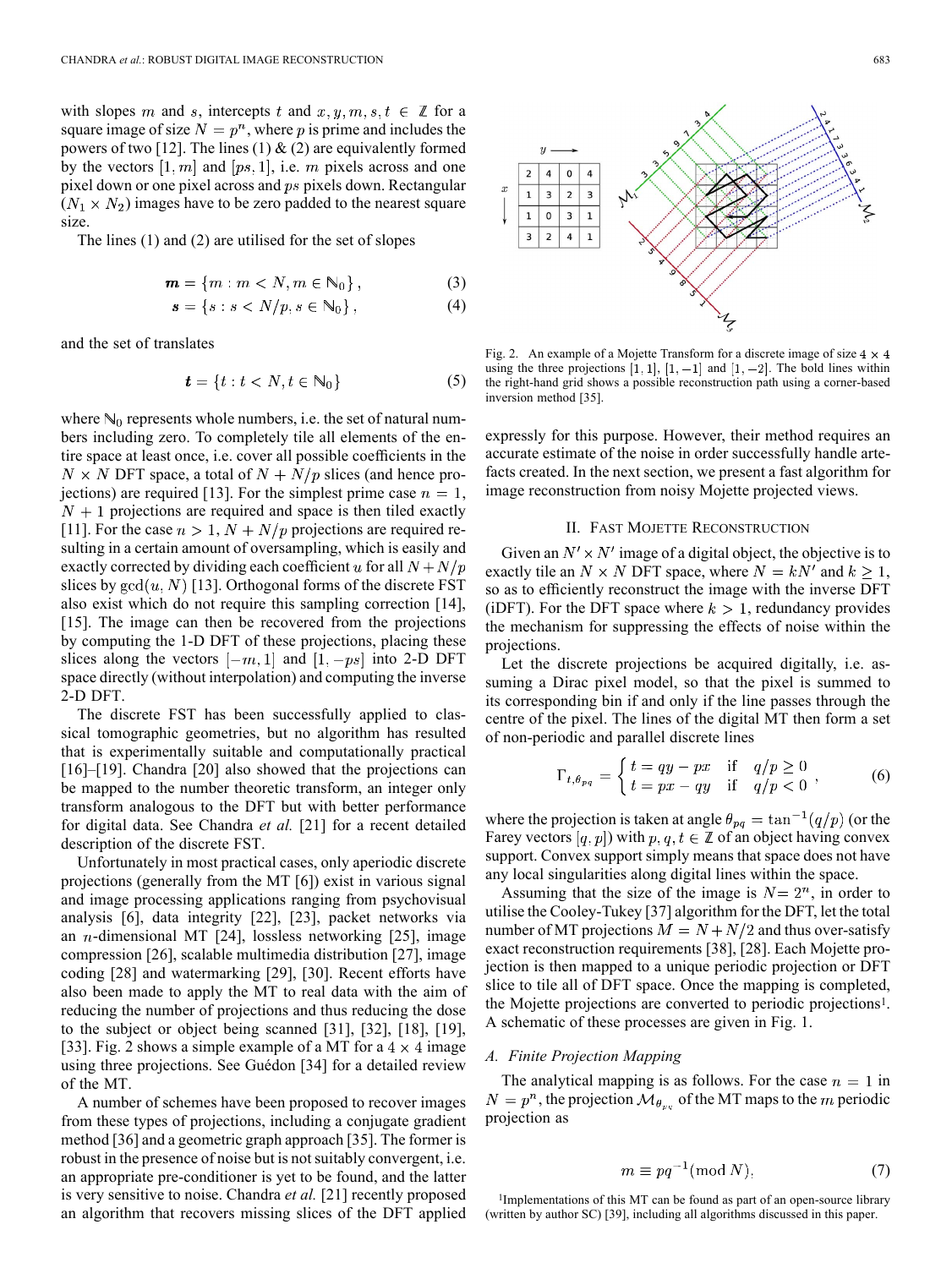

Fig. 3. A visual presentation of the mapping of Mojette Transform projections to the periodic projections of the DFT. Solving for  $m$  in (a) and  $s$  in (b) results in the mappings (7) and (8).

where  $q^{-1}$  is the multiplicative inverse of q (which can be computed easily via the Extended Euclidean algorithm). For the case  $n > 1$ , the projection  $\mathcal{M}_{\theta_{pq}}$  maps to the m and s projections as Eq. (7) when the  $gcd(p, N) > 1$ , and

$$
2s \equiv p^{-1}q \pmod{N},\tag{8}
$$

when the  $gcd(q, N) > 1$ , respectively. These mappings cover all possible vectors/angles because the  $gcd(p, q) = 1$  by definition of the angles. The mapping results from solving  $mq \equiv$  $p(\text{mod})$  and  $2sp \equiv q(\text{mod})$  respectively. Examples of how each of these congruences are determined is shown in Fig. 3.

It is crucial to ensure that the Mojette set has a one-to-one correspondence to the periodic projection set, so that the DFT space is filled completely. The next section defines a new Mojette discrete angle set that is finite, fully tiling and spans the range  $[0, \pi)$ .

### *B. Angle Set*

The Mojette projection set has to be constructed so as to fill DFT space completely with as little redundandacy as possible. The number of bins  $B$  in a Mojette projection depends on the angle  $\theta_{pq}$  as

$$
B = |p|(Q-1) + |q|(P-1) + 1,
$$
\n(9)

of a rectangular  $P \times Q$  image. Minimising the  $\ell_1$ -norm of the Farey fractions/vectors as

$$
\ell_1 = |p| + |q|,\tag{10}
$$

is thus desirable, to keep the projections as compact as possible. The simplest way to achieve this is to generate angles through the vectors  $[1, w]$  with  $w \in \mathbb{Z}$  in all octants of the half plane. The  $m$  or  $s$  value is then checked with the periodic projection set in question for each vector  $[1, w]$  using the mappings (7) and (8). An example of this set for an  $8 \times 8$  image is given in Fig. 4(a). Note that this set is not the same as the periodic projection vectors  $[1, m]$  and  $[ps, 1]$ , but shares their simplicity. These angles are a subset of the full set of all possible minimal  $\ell_1$  vectors and is computationally inexpensive to generate. Hence, the set is well suited when adapting to a changing image geometry.

To generate the full minimal  $\ell_1$  angle set, one computes

$$
q_3 = \left\lfloor \frac{q_1 + p_1 + N}{q_2 + p_2} \right\rfloor q_2 - q_1, \quad p_3 = \left\lfloor \frac{q_1 + p_1 + N}{q_2 + p_2} \right\rfloor p_2 - p_1,\tag{11}
$$

|  |  |            | $\cdot$ $\cdot$ |                                                 |  |                    |  |           |  |     |  |  |           | $\cdot$ .          |  |              |  |  |  |                      |  |         |
|--|--|------------|-----------------|-------------------------------------------------|--|--------------------|--|-----------|--|-----|--|--|-----------|--------------------|--|--------------|--|--|--|----------------------|--|---------|
|  |  |            | $\bullet$       |                                                 |  |                    |  |           |  |     |  |  |           | $\bullet$          |  |              |  |  |  |                      |  |         |
|  |  |            |                 | $\cdot$ $\cdot$ $\cdot$ $\cdot$ $\cdot$ $\cdot$ |  |                    |  |           |  |     |  |  | $\bullet$ | $\cdot$ // $\cdot$ |  | $\cdot$      |  |  |  |                      |  |         |
|  |  |            |                 |                                                 |  |                    |  |           |  |     |  |  |           |                    |  |              |  |  |  |                      |  |         |
|  |  |            |                 |                                                 |  | مستشيف مسعد مرادات |  |           |  |     |  |  |           |                    |  |              |  |  |  |                      |  |         |
|  |  |            |                 | $\overline{\phantom{a}}$                        |  |                    |  |           |  |     |  |  |           |                    |  |              |  |  |  |                      |  |         |
|  |  |            |                 | <u>reception of the second particle</u>         |  |                    |  |           |  |     |  |  |           |                    |  |              |  |  |  |                      |  |         |
|  |  |            |                 |                                                 |  |                    |  |           |  |     |  |  |           |                    |  |              |  |  |  |                      |  |         |
|  |  |            |                 |                                                 |  |                    |  | $\bullet$ |  |     |  |  |           |                    |  | $\mathbb{M}$ |  |  |  |                      |  |         |
|  |  |            |                 |                                                 |  |                    |  | $\bullet$ |  |     |  |  |           |                    |  |              |  |  |  |                      |  |         |
|  |  |            |                 |                                                 |  |                    |  |           |  |     |  |  |           |                    |  |              |  |  |  |                      |  |         |
|  |  | .          |                 |                                                 |  | .                  |  |           |  |     |  |  |           |                    |  | . <b>. .</b> |  |  |  | $\ddot{\phantom{0}}$ |  |         |
|  |  | .          |                 |                                                 |  | .                  |  | $\bullet$ |  |     |  |  |           |                    |  | . <b>.</b>   |  |  |  |                      |  | $\cdot$ |
|  |  | .          |                 | .                                               |  |                    |  |           |  |     |  |  |           |                    |  | . <b>.</b>   |  |  |  |                      |  | . .     |
|  |  |            |                 |                                                 |  |                    |  |           |  |     |  |  |           |                    |  |              |  |  |  |                      |  |         |
|  |  | . <b>.</b> |                 | .                                               |  |                    |  | $\bullet$ |  |     |  |  |           | $\cdots$           |  |              |  |  |  |                      |  |         |
|  |  |            |                 |                                                 |  |                    |  |           |  |     |  |  |           |                    |  |              |  |  |  |                      |  |         |
|  |  |            |                 |                                                 |  |                    |  |           |  |     |  |  |           |                    |  |              |  |  |  |                      |  |         |
|  |  |            | (a)             |                                                 |  |                    |  |           |  | (b) |  |  |           |                    |  |              |  |  |  |                      |  |         |
|  |  |            |                 |                                                 |  |                    |  |           |  |     |  |  |           |                    |  |              |  |  |  |                      |  |         |

Fig. 4. (a) shows an example of a simple angle set, formed from the vectors  $[1, a]$  with  $a = 0, \ldots, N - 1$  in all octants in the half plane, used within the fast Mojette reconstruction for  $8 \times 8$  array. Note that this set is not necessarily symmetric in all octants. (b) shows an example of a true  $\ell_1$  minimised angle set for the same array. Both mappings tile or cover DFT space for the image exactly. The origin is marked as a red point.

where  $\lvert \cdot \rvert$  is the floor (round-down) operator, beginning the computation with  $[q_1, p_1] = [1, 0]$  and  $[q_2, p_2] = [N, 1]$  until  $[q_3, p_3] = [1, 1]$ . Eq. (11) has been derived from a standard technique to generate Farey fractions [40]. An example of this set for an  $8 \times 8$  image is given in Fig. 4(b). Once generated, the set must be sorted by ascending  $\ell_1$  and the first  $N + \frac{N}{p}$ mappings chosen as the periodic angle set. This set requires the generation of a large number of fractions and sorting of these fractions, making the computation expensive compared to the simple set, but this set can be pre-computed for unchanging image geometries.

#### *C. Finite Conversion*

Once the projection set is known for a given image and DFT space, the Mojette projections need to be converted to periodic projections. This can be done by equating Eqs in (6), as well as Eqs (1) and (2), with the mappings (7) and (8). For a Mojette translate  $t_{\mathcal{M}}$  and a periodic projection translate  $t_{\mathcal{R}}$ , one gets

$$
t_{\mathcal{R}} = \begin{cases} q^{-1} t_{\mathcal{M}}(\text{mod } N), & \text{if } \gcd(p, N) > 1 \\ p^{-1} t_{\mathcal{M}}(\text{mod } N), & \text{if } \gcd(q, N) > 1 \end{cases} \tag{12}
$$

The conversion can be done prior to the inversion of the Mojette projections, or as the projections are being acquired. The latter is more desirable as the Mojette projections are effectively "compacted", since the periodic projections are generally shorter than the Mojette projections and all have the same size. The next section discusses the results of the proposed method in the presence of noise.

## III. RESULTS

Numerical simulations of the proposed method were conducted of a  $128 \times 128$  image of Lena on a Intel Core2Duo (2.4 GHz) processor. Fig. 5 shows an example of a simulated reconstruction using fast Mojette reconstruction of the image with 3% Gaussian noise present in the Mojette projections within a  $256 \times 256$  DFT space (i.e. the redundancy parameter of  $k = 2$ ). The reconstruction (Fig. 5(b)) shows that the result is stable to moderate levels of noise, having a Peak-Signal-to-Noise (PSNR) of approximately 35 dB, which is suitable precision for lossy image and video encoding. The errors present on the reconstruction are shown in Fig. 5(c), which has a Root Mean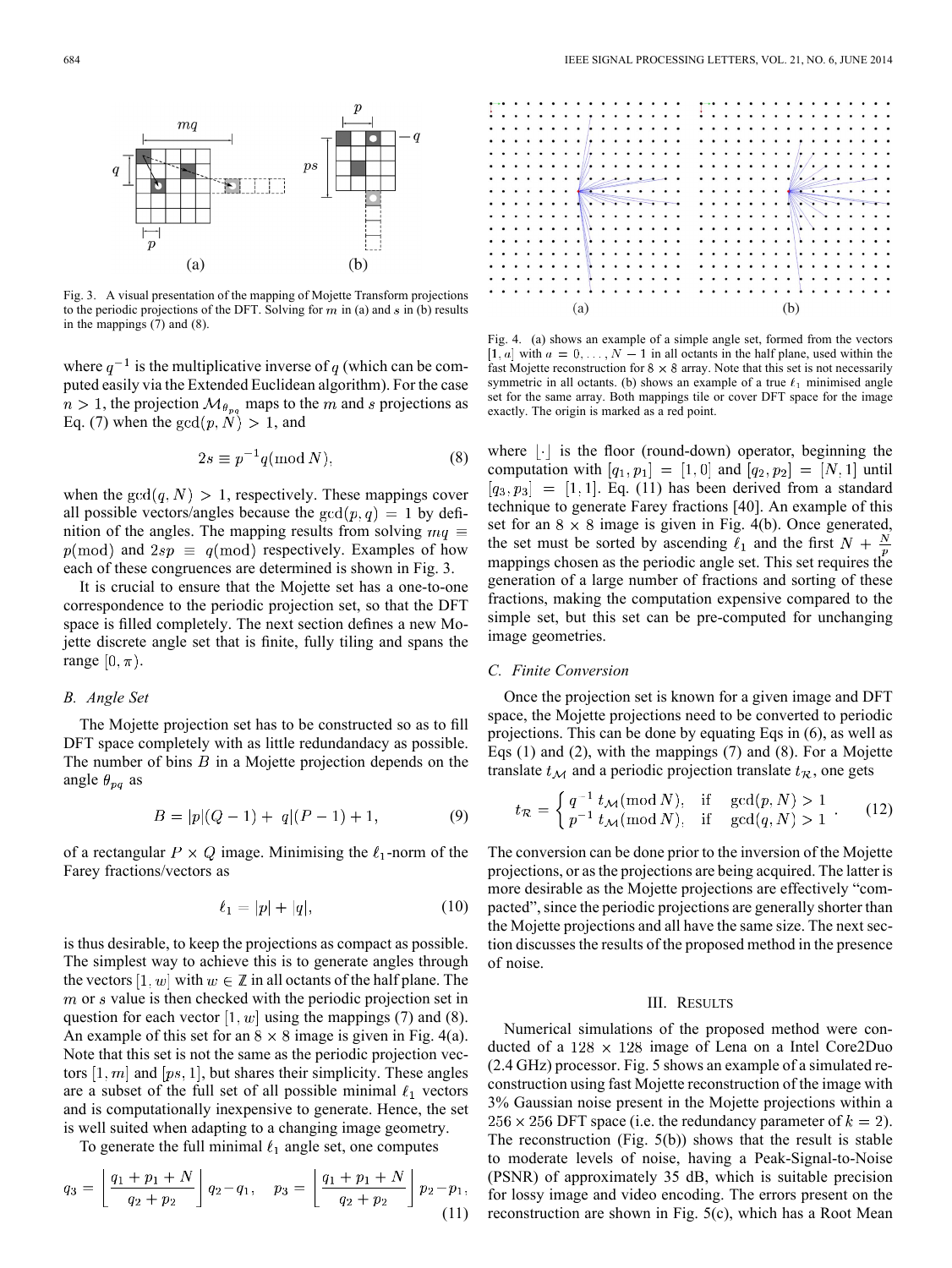

Fig. 5. A noise response numerical simulation of the fast Mojette reconstruction method using the simple angle set. (a) shows the original  $128 \times 128$  image of Lena. (b) shows the reconstruction with  $k = 2$  and 3% Gaussian noise. (c) shows the actual errors between (a) and (b) as a surface plot. On average, the error is approximately 5 out of 256 grey-scales per pixel.

Squared Error (RMSE) of 4.8 grey-scales out of a possible 8-bit (256) grey-scales. Note that the noise is uniformly distributed and no image related artefacts are apparent.

Graph 6(a) shows the noise response of the two different angle sets as a function of the redundancy parameter  $k$ . The parameter values  $k$  are defined as powers of two to ensure that the DFT space is also a power of two for the Cooley-Tukey algorithm [37]. Increasing the parameter  $k$  spreads out the noise as predicted and exponentially decreases the error on the reconstruction. The simple angle set, which is a subset of the  $\ell_1$  minimum set, has a better noise response because it possesses more bins on average than the full  $\ell_1$  minimum set. The result is a more aggregation of bins due to the aperiodic-periodic mapping of Eq. (12).

Graph 6(b) shows the computation times of the MT and the fast Mojette reconstruction method in micro-seconds. The reconstruction times include the conversion of Mojette projections to slices (via Eq. (12) and 1-D DFTs) and the inverse 2-D DFT<sup>2</sup>. The reconstruction method, although an order of magnitude slower than the MT for very large images due to the number of DFTs involved, is suitably fast as the time for reconstructing a  $4096 \times 4096$  image from 6144 projections is approximately 13 seconds. The time could be greatly reduced using Graphical Processing Units (GPUs). Considering both graphs, the optimal value for the parameter k appears to be around  $k = 2$  or 4, in order to balance noise response with the speed of computation.

Further work on the fast Mojette reconstruction method needs to be done in selecting optimal experimental geometries and conducting tomographic experiments with real data as well as comparing the effects of various detector noise types.

## IV. CONCLUSION

A well-conditioned algorithm for fast reconstruction of images from their discrete (rational angle) projections utilising the



Fig. 6. A comparison of the angle sets for the fast Mojette reconstruction with a  $128 \times 128$  image of Lena. (a) shows the Root Mean Squared Error (RMSE) with increasing redundancy  $k$ . (b) shows the computation times of the fast Mojette reconstruction method and the forward Mojette Transform (MT) on a log scale with the time in micro-seconds ( $\mu$  secs).

discrete FST was presented. A new analytical mapping of these projections was constructed that allowed them to be compacted directly and exactly into a Discrete Fourier space of desired size (see Eq. (12)). Once the projections are mapped, the (robust to noise) reconstruction can be obtained with a computational complexity  $O(n \log_2 n)$  with  $n = N^2$  for an  $N \times N$  space (see Fig. 5). Redundancy within this space was used to control inconsistencies in projection data, such as detector noise. The redundancy also allows the exploitation of  $\ell_1$  or  $\ell_2$ -norm minimising (iterative) algorithms to values within the space to further reduce noise.

#### ACKNOWLEDGMENT

S. Chandra would like to thank the Faculty of Science and the School of Physics for a Ph.D. scholarship and a publications award. N. Normand would like to thank the Australian Research Council for his International Fellowship.

<sup>2</sup>Computations of the DFT were done using the FFTW library [41].